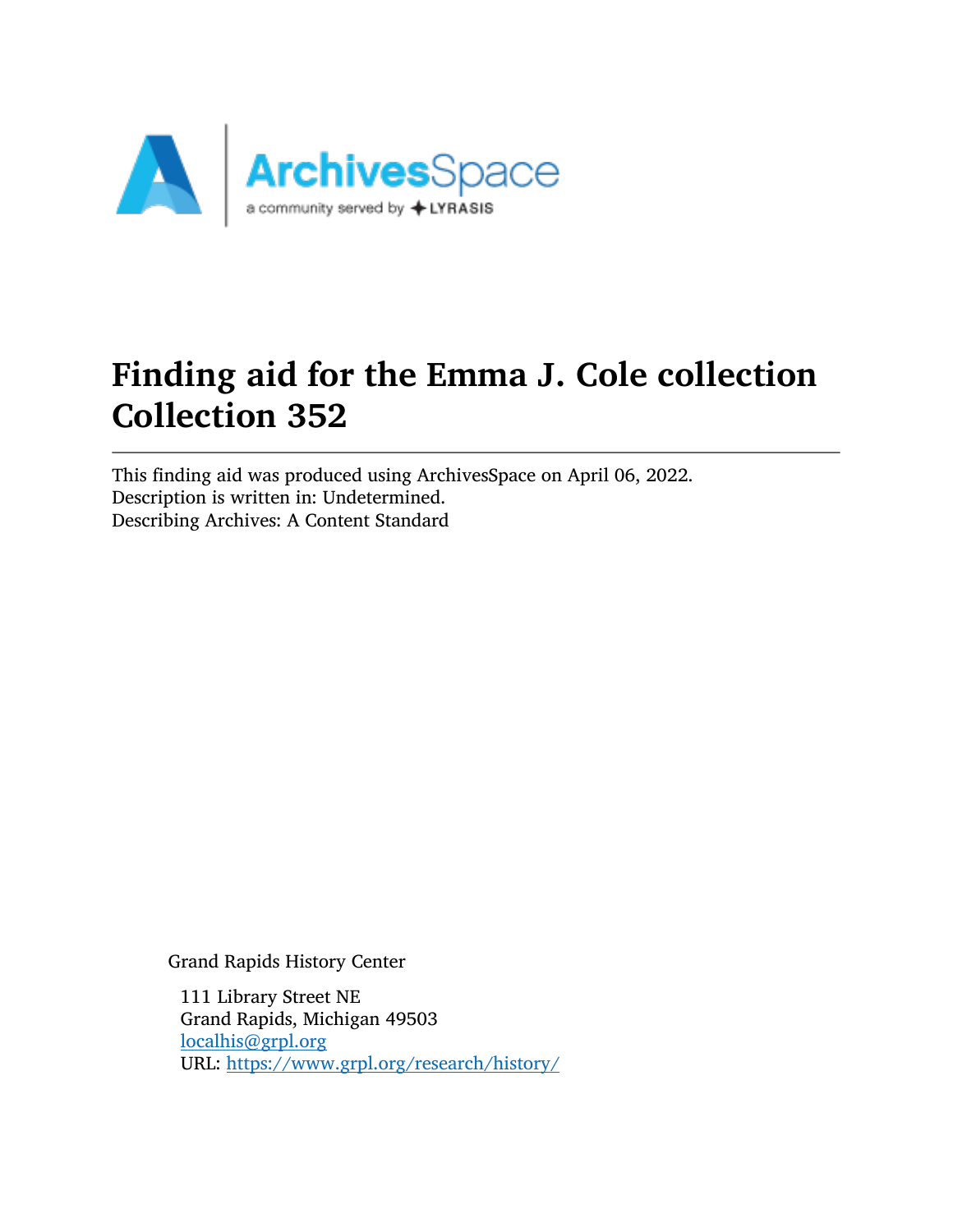# <span id="page-1-0"></span>**Table of Contents**

| 3  |
|----|
|    |
|    |
|    |
|    |
| -5 |
|    |
|    |
|    |
|    |
|    |
|    |
|    |
|    |
|    |
|    |
|    |
|    |
|    |
|    |
|    |
|    |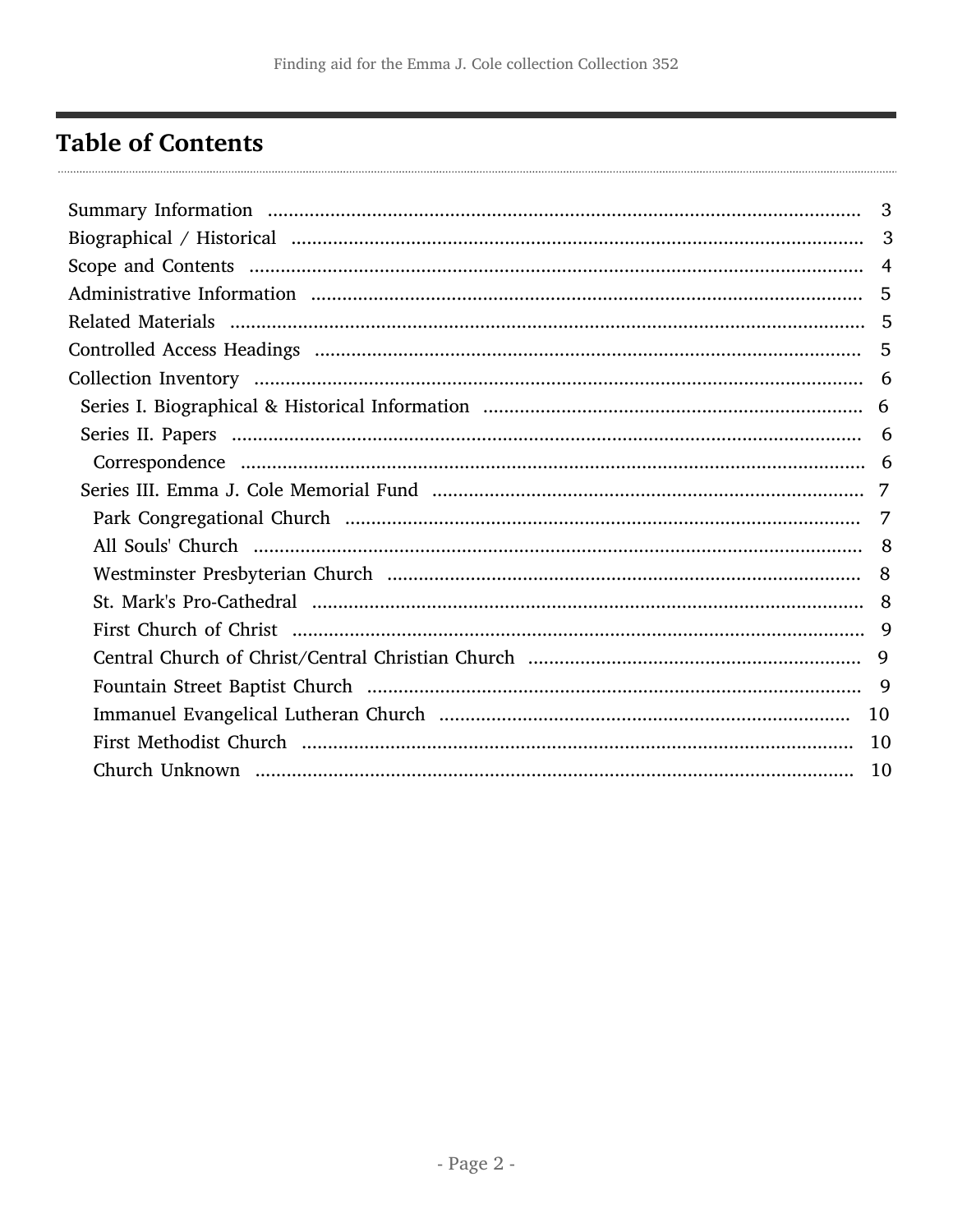### <span id="page-2-0"></span>Summary Information

| <b>Repository:</b>                  | <b>Grand Rapids History Center</b>                                                                                                                                                                                                                                                                                                                                                                                                                                                                                                                                                                                                                                                                                                       |
|-------------------------------------|------------------------------------------------------------------------------------------------------------------------------------------------------------------------------------------------------------------------------------------------------------------------------------------------------------------------------------------------------------------------------------------------------------------------------------------------------------------------------------------------------------------------------------------------------------------------------------------------------------------------------------------------------------------------------------------------------------------------------------------|
| Title:                              | Emma Cole collection                                                                                                                                                                                                                                                                                                                                                                                                                                                                                                                                                                                                                                                                                                                     |
| ID:                                 | Collection 352                                                                                                                                                                                                                                                                                                                                                                                                                                                                                                                                                                                                                                                                                                                           |
| Date [inclusive]:                   | circa 1900-1967                                                                                                                                                                                                                                                                                                                                                                                                                                                                                                                                                                                                                                                                                                                          |
| Physical<br>Description:            | 2.8 Linear Feet Four boxes                                                                                                                                                                                                                                                                                                                                                                                                                                                                                                                                                                                                                                                                                                               |
| Language of the<br><b>Material:</b> | English.                                                                                                                                                                                                                                                                                                                                                                                                                                                                                                                                                                                                                                                                                                                                 |
| Abstract:                           | Emma Cole (1845-1912) was a botanist and teacher in<br>Grand Rapids, Michigan. She was inducted into the Michigan<br>Women's Hall of Fame in 2007 for her scientific work. This<br>collection primarily reflects the Emma J. Cole Memorial<br>Flower Fund, established by Cole to sponsor special flower<br>services in eight downtown churches. The services were held<br>in June and October between 1912 and 1967 and rotated<br>between the churches. Included are church sermons, programs,<br>administrative documents and a few photographs showing<br>flower displays. The collection also includes Cole's 1901 book,<br>Grand Rapids Flora, a memorial book, a short biography, an<br>estate document and an abstract of title. |

^ [Return to Table of Contents](#page-1-0)

# <span id="page-2-1"></span>Biographical / Historical

Emma Cole was born in Midland, Ohio in 1845 and, as a child, moved to Kent County, Michigan. She attended Vergennes Township schools and her father, Andrew Cole, owned and farmed property in the township. She later attended school in Lowell and ended up going to high school in Grand Rapids. After high school she cared for her ill mother and got a job teaching at a district school, saving her earnings for college. She attended Cornell University for two years but had to leave early due to her mother's death.

After her mother's death, she returned to Grand Rapids where she taught for twenty-six years at Central High School, retiring in 1907. At first she taught English and history, but, as other students and teachers observed, she was not very good at teaching these subjects, and lessons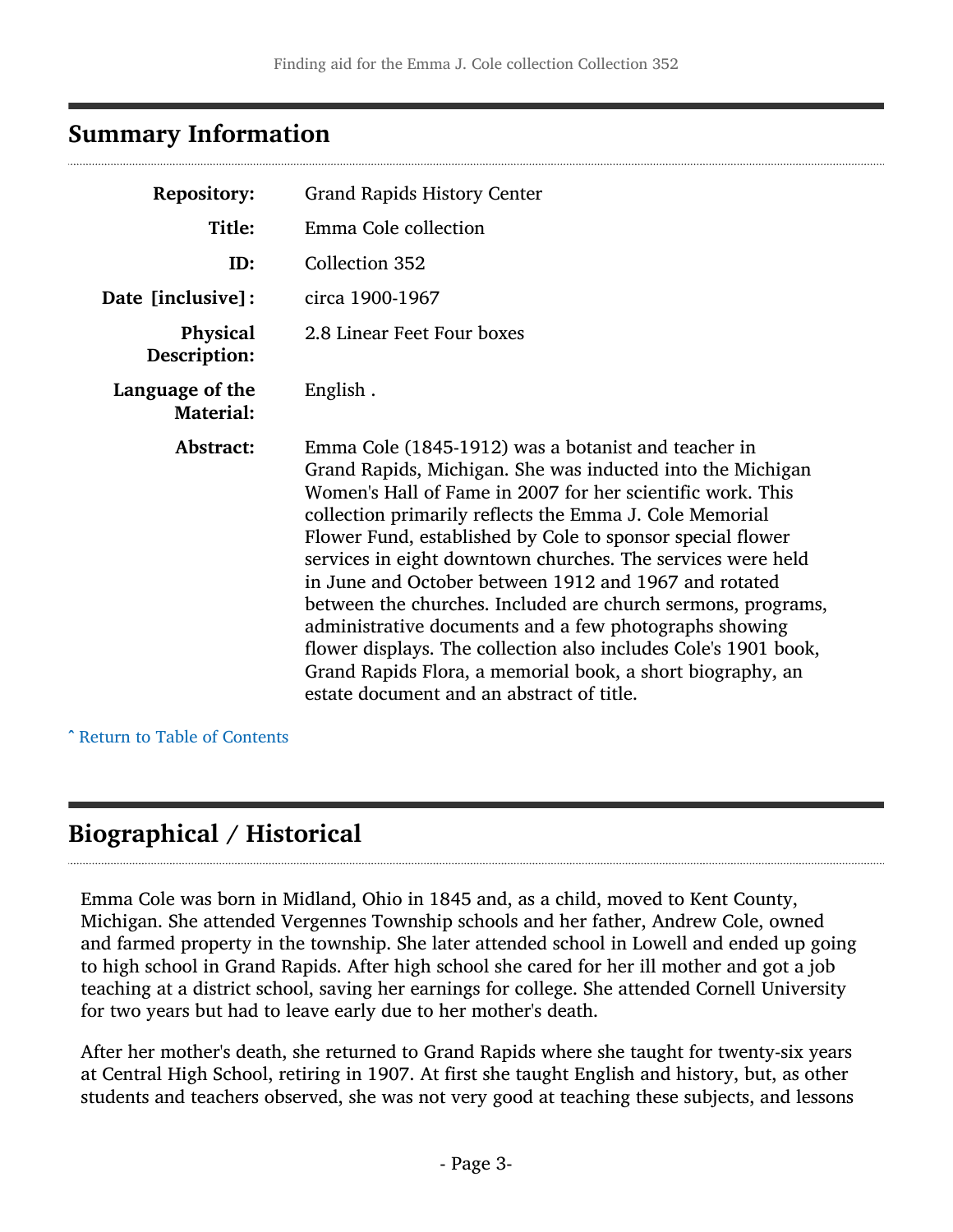were often seen as dull. Once given the opportunity to teach botany, a subject she had loved since childhood, she flourished, sharing her passion for flowers with her students.

During this time, she also developed her botany expertise through extensive traveling and study. She traveled to Europe where she visited famous gardens. She also spent time in Florida, Cuba, Mexico and California, a state in which she traveled extensively and collected many specimens. Locally, she spent six years in the 1890s gathering material for her book on Grand Rapids plants, Grand Rapids Flora : a catalogue of the flowering plants and ferns, growing without cultivation in the vicinity of Grand Rapids, Michigan, which was published in 1901. Along with this book, she wrote another scientific publication and lectured at the Kent Scientific Institute, a significant feat for a woman during the early 1900s.

Emma Cole died of typhoid fever in San Antonio, Texas in 1910, believed to be on April 25. Her body was taken back to Michigan, where she was buried at Bailey cemetery in Vergennes Township. As part of her will, she left three funds: a fellowship in botany at University of Michigan which is still used today to fund student summer research projects in botany, a trust fund of \$1500 with the Board of Education of Grand Rapids, with the interest to be used to buy botany equipment for Central High School, and the Emma J. Cole Flower Fund. This flower fund was designated to eight downtown churches, who took turns using the money for a special flower service to be held every June and October. The collection, ranging from 1912 to 1967, includes copies of the sermons from the flower services, along with accompanying church pamphlets when available.

^ [Return to Table of Contents](#page-1-0)

# <span id="page-3-0"></span>Scope and Contents

The bulk of this collection is formed from accession 1986.235 and includes the sermons and church pamphlets for a special flower service held every June and October, at the bequest of Emma Cole, by eight downtown churches, who rotated holding the services. The collection of sermons ranges from 1912 to 1967 and includes six black and white photographs of flower displays.

The collection's strength is the amount of material from the eight downtown churches that shows how they used the Emma Cole Memorial Fund. A weakness of the collection is that not much is known about other aspects of Emma Cole's life or work. Apart from Cole's book on Grand Rapids flora, there is nothing in the collection that describes her botany expertise or her travels around the world in search of flowers. There are also no other examples of her scholarly writings. The collection also does not have much biographical information on Emma Cole, though there is one letter of correspondence, a memorial book, and a short biography by the last botany teacher at Central High School. Unfortunately, Cole's correspondence with other botanists and other documents of her research are not known to have survived. The Emma J. Cole Fellowship in Botany at the University of Michigan continues to promote study in the field today.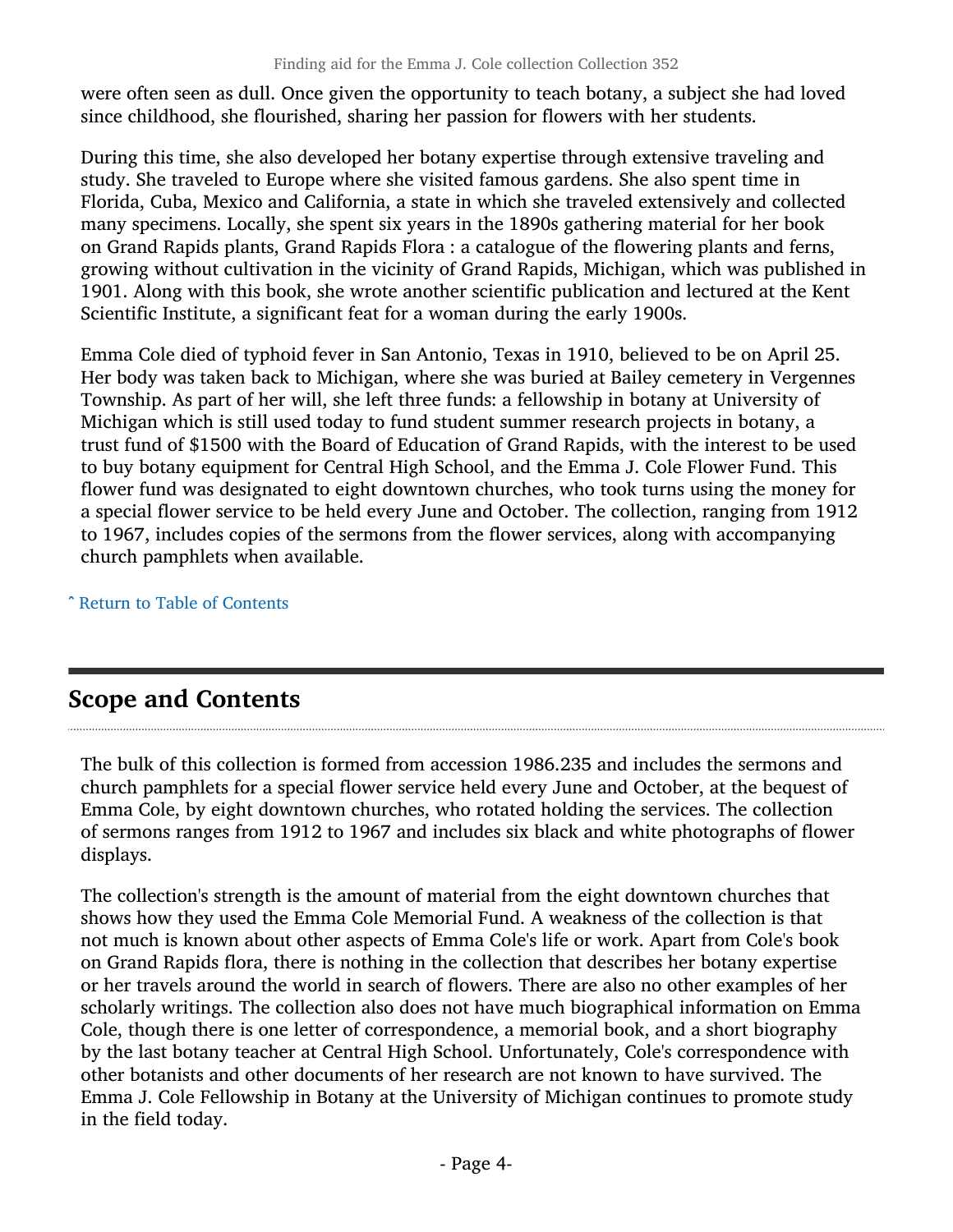^ [Return to Table of Contents](#page-1-0)

### <span id="page-4-0"></span>Administrative Information

### Publication Statement

Grand Rapids History Center

111 Library Street NE Grand Rapids, Michigan 49503 [localhis@grpl.org](mailto:localhis@grpl.org) URL: <https://www.grpl.org/research/history/>

### Immediate Source of Acquisition

Various donors, accession numbers 1986.235; C21:A1; C21:A2.2-4; C23.

^ [Return to Table of Contents](#page-1-0)

# <span id="page-4-1"></span>Related Materials

### Related Materials

Collection 275, Box 8.75: Sayings and Sentiments / compiled by the Ladies of All Souls Church. G.R., 1899. Includes Emma Cole, on p. 47.

^ [Return to Table of Contents](#page-1-0)

### <span id="page-4-2"></span>Controlled Access Headings

- Botany -- Michigan -- Grand Rapids
- Women botanists -- Michigan -- Grand Rapids
- Grand Rapids (Mich.) -- Church history
- Grand Rapids (Mich.) -- History
- records (documents)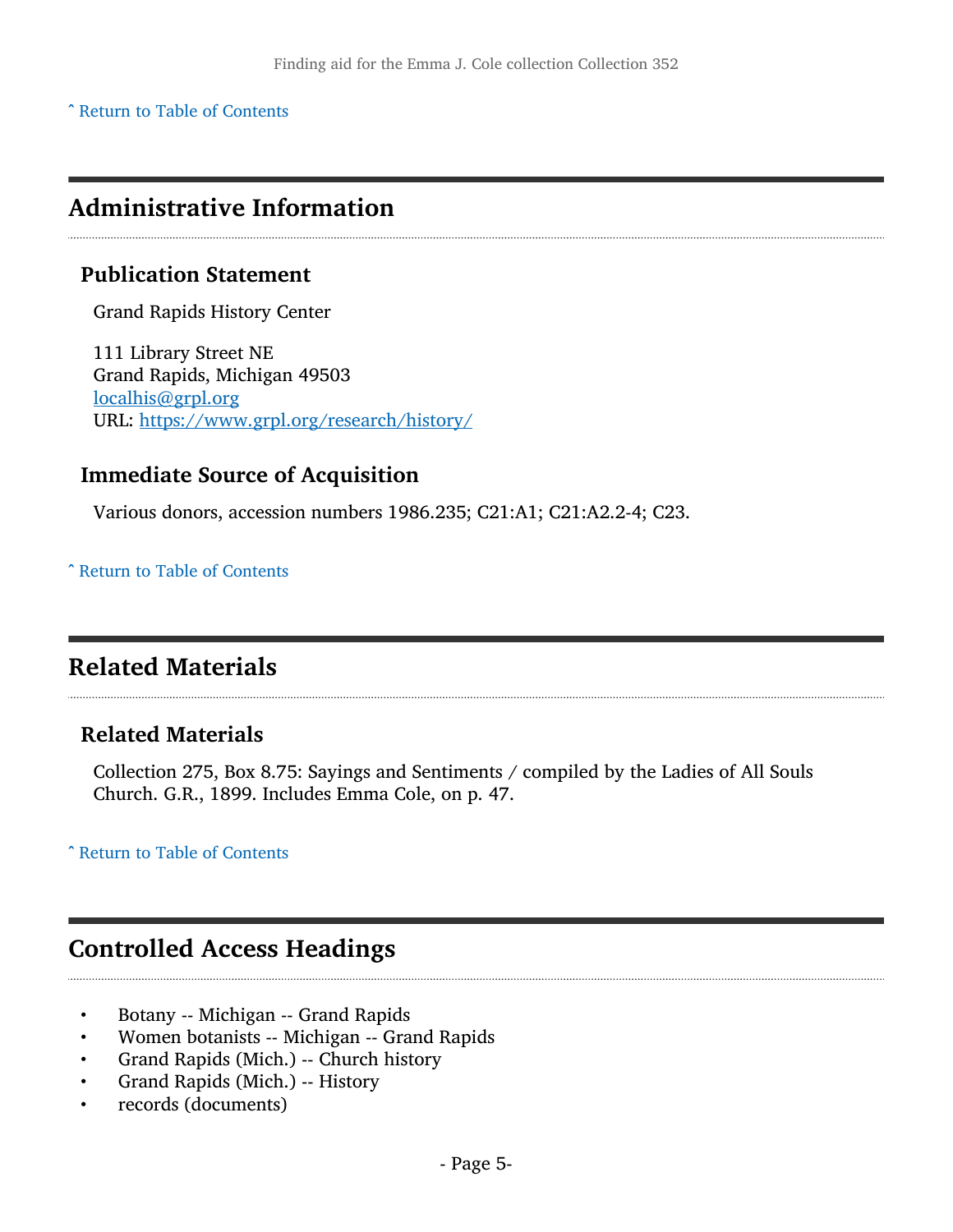• Cole, Emma J. (Emma Jane)

# <span id="page-5-0"></span>Collection Inventory

### <span id="page-5-1"></span>Series I. Biographical & Historical Information

#### Scope and Contents

Biographical information on Emma Cole is limited. This series includes Emma Cole's book, Grand Rapids Flora, a brief biography by a botanist teacher and a memorial book for Central High School teachers.

| Title/Description                                                                                                                                                                                                                                             | <b>Instances</b> |          |
|---------------------------------------------------------------------------------------------------------------------------------------------------------------------------------------------------------------------------------------------------------------|------------------|----------|
| To the memory of the following teachers of the Grand<br>Rapids, Michigan Central High School 1907-1911 : report<br>of papers read in lecture room, Park Congregational Church<br>November 12, 1910, at eight o'clock Mr. D.W. Tower,<br>presiding. (1986.235) | Box 1            | Folder 3 |
| Emma J. Cole : founder of a fellowship in botany / Arlene I.<br>Whittemore. March 1941 (1986.235)                                                                                                                                                             | Box 1            | Folder 4 |
| Grand Rapids Flora: a catalogue of the flowering plants and<br>ferns, growing without cultivation in the vicinity of Grand<br>Rapids, Michigan / by Emma J. Cole. G.R. : A. Van Dort,<br>1901. (00. [2539] .1 and .2)                                         | Box 1            | Folder 1 |

^ [Return to Table of Contents](#page-1-0)

### <span id="page-5-2"></span>Series II. Papers

#### Scope and Contents

This series includes official probate documents establishing the flower fund, along with Michigan Trust Co. correspondence.

| Title/Description<br><b>Instances</b><br>Folder OVE<br>Box 4<br>Abstract of Title. No. 239. E. Cole Est. Ottawa Co. Jan. 21,                                      |                  |  |
|-------------------------------------------------------------------------------------------------------------------------------------------------------------------|------------------|--|
|                                                                                                                                                                   |                  |  |
|                                                                                                                                                                   | 1869. (C23.A5.1) |  |
| Folder 1<br>Box 3<br>Probate Records. Trust No. 6906. Probate Court of Kent.<br>Emma J. Cole. First Account of the Michigan Trust Co. July<br>1, 1939. (C21.A2.1) |                  |  |

### <span id="page-5-3"></span>Correspondence

| Title/Description                                           | Instances |          |
|-------------------------------------------------------------|-----------|----------|
| Mar. 11, 1900. To Emma Cole, From C.D. Page.<br>(C21: A1.1) | Box 1     | Folder 2 |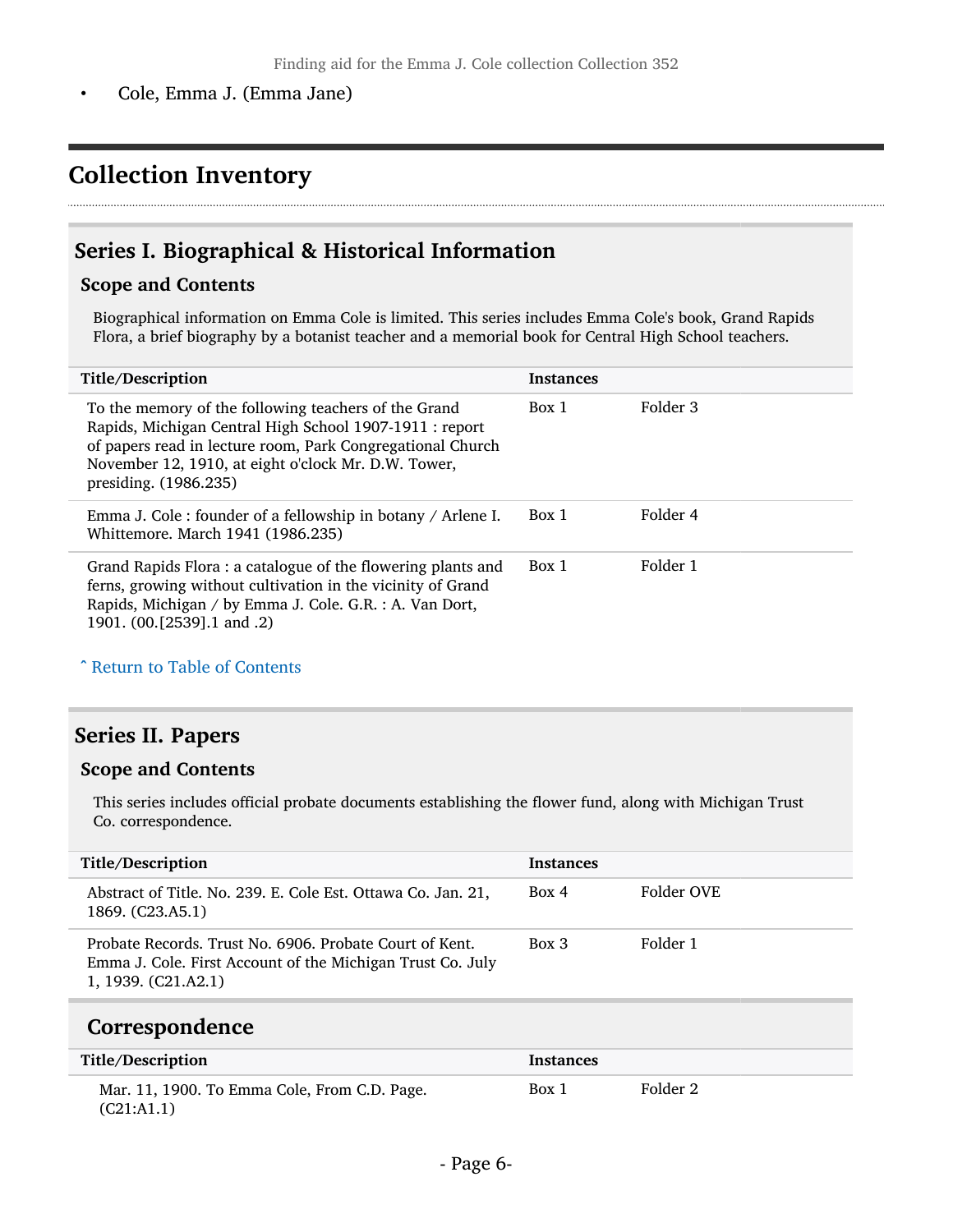| Michigan Trust Co. to Peoples Church, September 7, 1939<br>$(C21: A2.2-3)$ | Box 2 | Folder 2 |
|----------------------------------------------------------------------------|-------|----------|
| Michigan Trust Co. to All Souls Church, September 6,<br>1938 (C21:A2.2-3)  | Box 2 | Folder 2 |

^ [Return to Table of Contents](#page-1-0)

### <span id="page-6-0"></span>Series III. Emma J. Cole Memorial Fund

#### Scope and Contents

This series is largely a collection of sermons and accompanying church bulletins, which are stored in the front of the folder with the corresponding church service. The contents list the sermons in chronological order according to the church, while the collection physically maintains the original order of the sermons. The folder numbers represent this original order, which was by date only and not by church.

First Church of Christ may have become Central Church of Christ, which later became known as Central Christian Church. The Michigan Trust Company wrote in correspondence to All Souls Church that the Central Church of Christ is referred to in the will as Church of Christ.

| Title/Description                        | <b>Instances</b> |           |
|------------------------------------------|------------------|-----------|
| Preliminary information                  | Box 1            | Folder 5  |
| Cole fund procedures                     | Box 2            | Folder 3  |
| Change in trustee of the fund            | Box 1            | Folder 44 |
| Photographs of altar displays (1986.235) | Box 1            | Folder 46 |
| Emma Cole Memorial Record                | Box 5            |           |

#### General

This embossed, leather binder contained sermons, church bulletins and notes related to the Emma J. Cole Memorial Flower Fund established by Cole to sponsor special flower services in eight downtown churches. Those materials may now be found in individual folders, throughout the collection.

### <span id="page-6-1"></span>Park Congregational Church

| Title/Description | <b>Instances</b> |           |
|-------------------|------------------|-----------|
| June 9, 1912      | Box 1            | Folder 6  |
| June 25, 1916     | Box 1            | Folder 13 |
| October 19, 1924  | Box 1            | Folder 17 |
| October 9, 1932   | Box 1            | Folder 29 |
| April 26, 1936    | Box 1            | Folder 36 |
| October 6, 1940   | Box 1            | Folder 42 |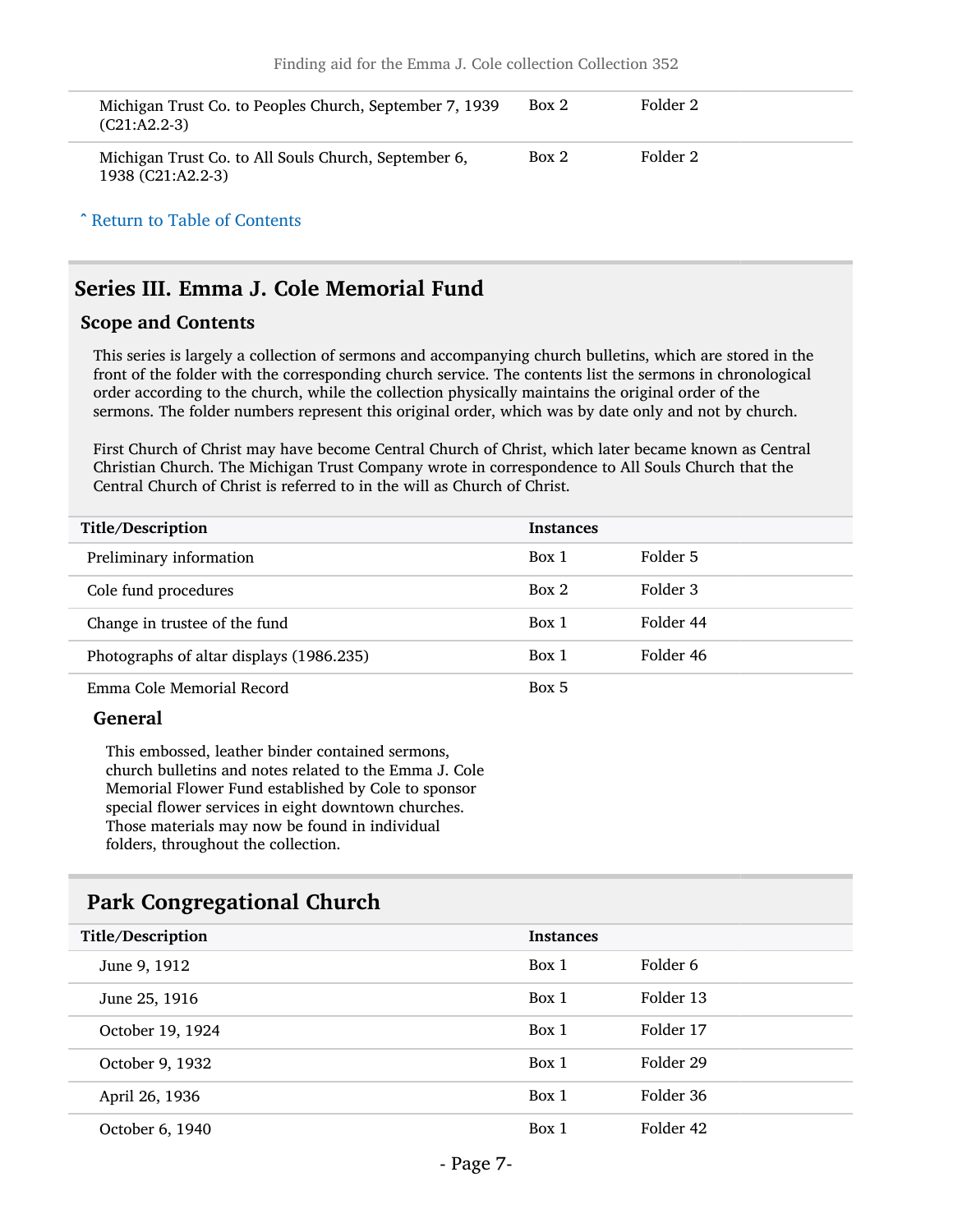| August 13, 1944  | Box 2 | Folder 7  |
|------------------|-------|-----------|
| October 12, 1947 | Box 2 | Folder 13 |
| June 14, 1953    | Box 2 | Folder 22 |
| June 2, 1957     | Box 2 | Folder 27 |
| June 3, 1962     | Box 2 | Folder 31 |
| October 13, 1963 | Box 2 | Folder 35 |
| June 13, 1965    | Box 2 | Folder 39 |
| October 2, 1966  | Box 2 | Folder 41 |

# <span id="page-7-0"></span>All Souls' Church

| Title/Description | <b>Instances</b> |           |
|-------------------|------------------|-----------|
| June 8, 1913      | Box 1            | Folder 7  |
| October 18, 1925  | Box 1            | Folder 19 |
| June 30, 1929     | Box 1            | Folder 23 |
| October 15, 1933  | Box 1            | Folder 31 |

# <span id="page-7-1"></span>Westminster Presbyterian Church

| Title/Description | <b>Instances</b> |                     |
|-------------------|------------------|---------------------|
| November 2, 1913  | Box 1            | Folder <sub>8</sub> |
| June 21, 1925     | Box 1            | Folder 18           |
| October 20, 1929  | Box 1            | Folder 24           |
| June 18, 1933     | Box 1            | Folder 30           |
| June 1, 1941      | Box 1            | Folder 43           |
| October 8, 1944   | Box 2            | Folder <sub>8</sub> |
| June 13, 1948     | Box 2            | Folder 14           |
| June 13, 1954     | Box 2            | Folder 23           |
| June 3, 1962      | Box 2            | Folder 30           |
| October 6, 1963   | Box 2            | Folder 34           |
| June 13, 1965     | Box 2            | Folder 38           |
| June 11, 1967     | Box 2            | Folder 43           |
|                   |                  |                     |

# <span id="page-7-2"></span>St. Mark's Pro-Cathedral

| Title/Description | Instances |          |
|-------------------|-----------|----------|
| June 27, 1915     | Box 1     | Folder 9 |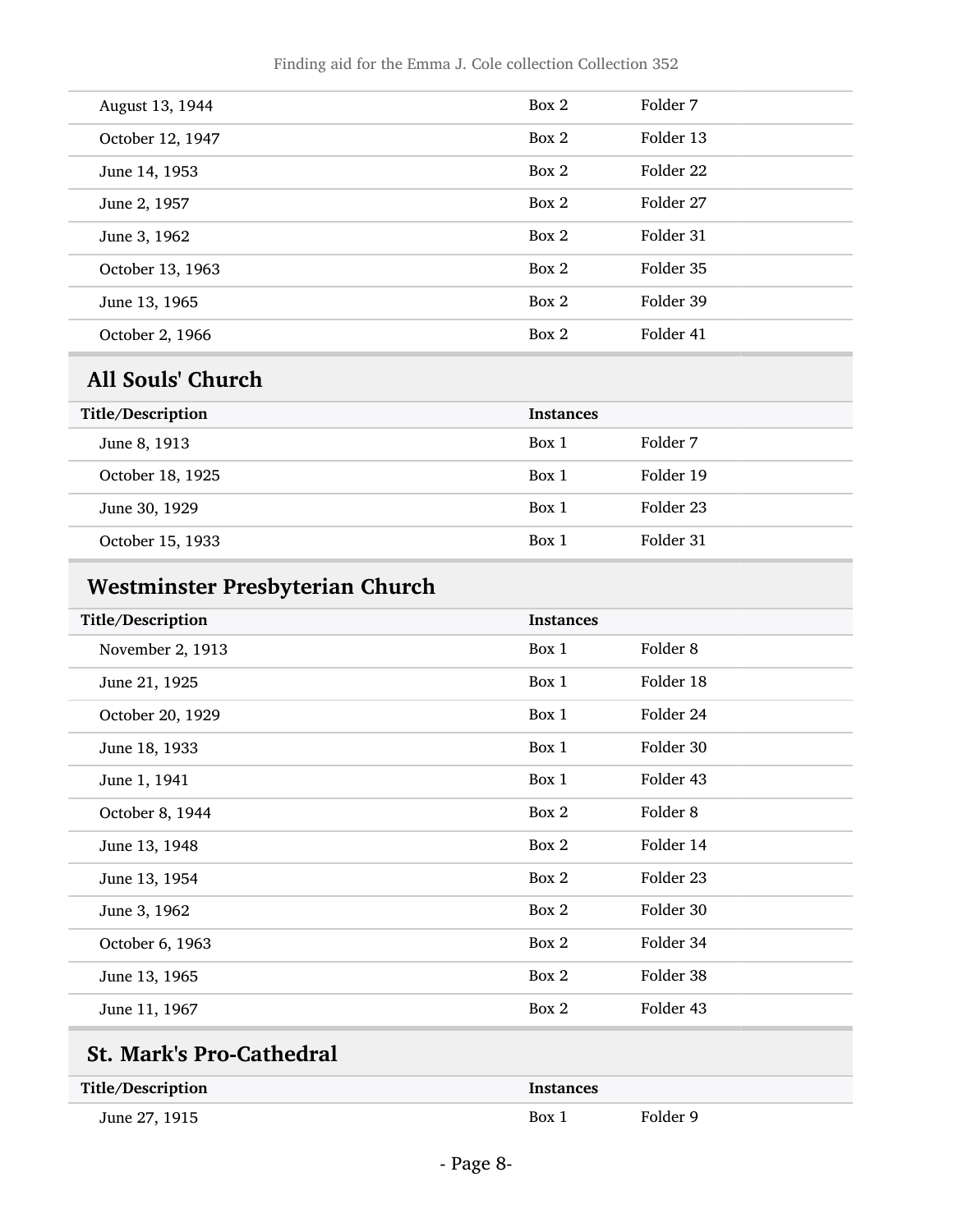| October 27, 1923 | Box 1 | Folder 20 |
|------------------|-------|-----------|
| October 13, 1935 | Box 1 | Folder 35 |
| June 4, 1939     | Box 1 | Folder 39 |
| October 4, 1942  | Box 2 | Folder 4  |
| June 9, 1946     | Box 2 | Folder 10 |
| June 12, 1949    | Box 2 | Folder 16 |
| October 7, 1951  | Box 2 | Folder 19 |

### <span id="page-8-0"></span>First Church of Christ

| Title/Description | Instances |           |
|-------------------|-----------|-----------|
| October 29, 1914  | Box 1     | Folder 10 |

### <span id="page-8-1"></span>Central Church of Christ/Central Christian Church

| Title/Description | <b>Instances</b> |           |
|-------------------|------------------|-----------|
| June 27,1926      | Box 1            | Folder 21 |
| June 29, 1930     | Box 1            | Folder 25 |
| June 24, 1934     | Box 1            | Folder 32 |
| October 2, 1938   | Box 1            | Folder 38 |
| October 12, 1941  | Box 1            | Folder 43 |
| June 10, 1945     | Box 2            | Folder 9  |
| October 3, 1948   | Box 2            | Folder 15 |
| June 12, 1955     | Box 2            | Folder 24 |
| October 12, 1958  | Box 2            | Folder 28 |
| October 14, 1962  | Box 2            | Folder 32 |
| June 14, 1964     | Box 2            | Folder 37 |
| October 17, 1965  | Box 2            | Folder 40 |

# <span id="page-8-2"></span>Fountain Street Baptist Church

| Title/Description  | <b>Instances</b> |           |
|--------------------|------------------|-----------|
| June 14, 1914      | Box 1            | Folder 11 |
| October 24, 1926   | Box 3            | Folder 2  |
| October 5, 1930    | Box 1            | Folder 26 |
| September 23, 1934 | Box 1            | Folder 33 |
| June 12, 1938      | Box 1            | Folder 37 |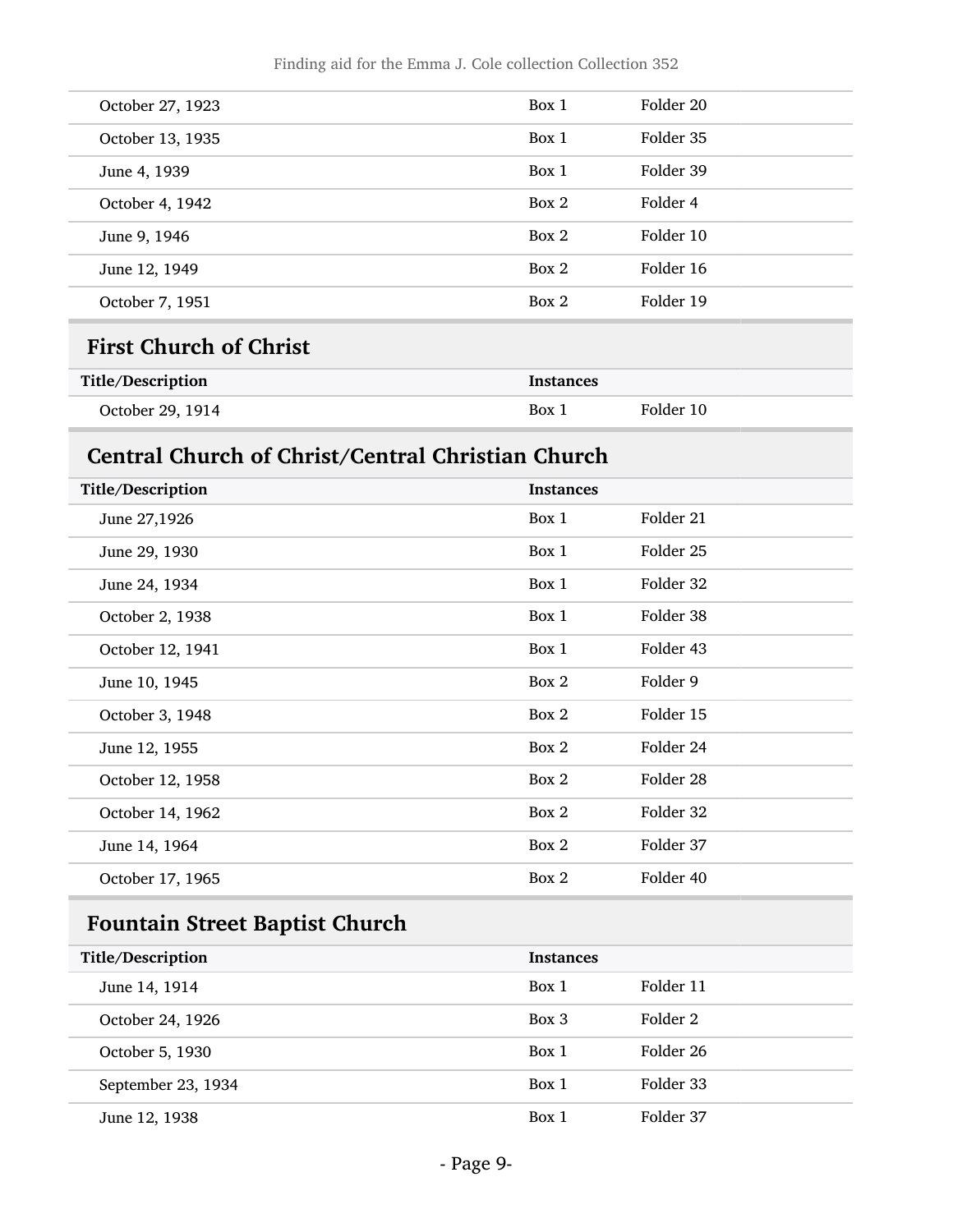<span id="page-9-0"></span>

| June 14, 1942                               | Box 1            | Folder 45   |  |
|---------------------------------------------|------------------|-------------|--|
| <b>Immanuel Evangelical Lutheran Church</b> |                  |             |  |
| Title/Description                           | <b>Instances</b> |             |  |
| October 10, 1915                            | Box 1            | Folder 12   |  |
| June 3, 1923                                | Box 1            | Folder 15   |  |
| June 5, 1927                                | Box 1            | Folder 22   |  |
| October 25, 1931                            | Box 1            | Folder 27   |  |
| June 23, 1935                               | Box 1            | Folder 34   |  |
| October 15, 1939                            | Box 1            | Folder 40   |  |
| June 13, 1943                               | Box 2            | Folder 5    |  |
| October 6, 1946                             | Box 2            | Folder 11   |  |
| October 2, 1949                             | Box 2            | Folder 17   |  |
| June 8, 1952                                | Box 2            | Folder 20   |  |
| October 14, 1956                            | Box 2            | Folder 25   |  |
| June 5, 1960                                | Box 2            | Folder 29   |  |
| June 9, 1963                                | Box 2            | Folder 33   |  |
| June 7, 1964                                | Box 2            | Folder 36   |  |
| <b>June 1966</b>                            | Box 2            | Folder 41   |  |
| <b>First Methodist Church</b>               |                  |             |  |
| Title/Description                           | <b>Instances</b> |             |  |
| October 29, 1916                            | Box 1            | Folder 14   |  |
| June 8, 1924                                | Box 1            | Folder 16   |  |
| June 10, 1928                               | Box 1            | Folder 22.5 |  |
| June 19, 1932                               | Box 1            | Folder 28   |  |
| June 16, 1940                               | Box 1            | Folder 41   |  |
| October 24, 1943                            | Box 2            | Folder 6    |  |
| June 8, 1947                                | Box 2            | Folder 12   |  |
| June 11, 1950                               | Box 2            | Folder 18   |  |
| October 26, 1952                            | Box $2\,$        | Folder 21   |  |

<span id="page-9-2"></span><span id="page-9-1"></span>Title/Description Instances